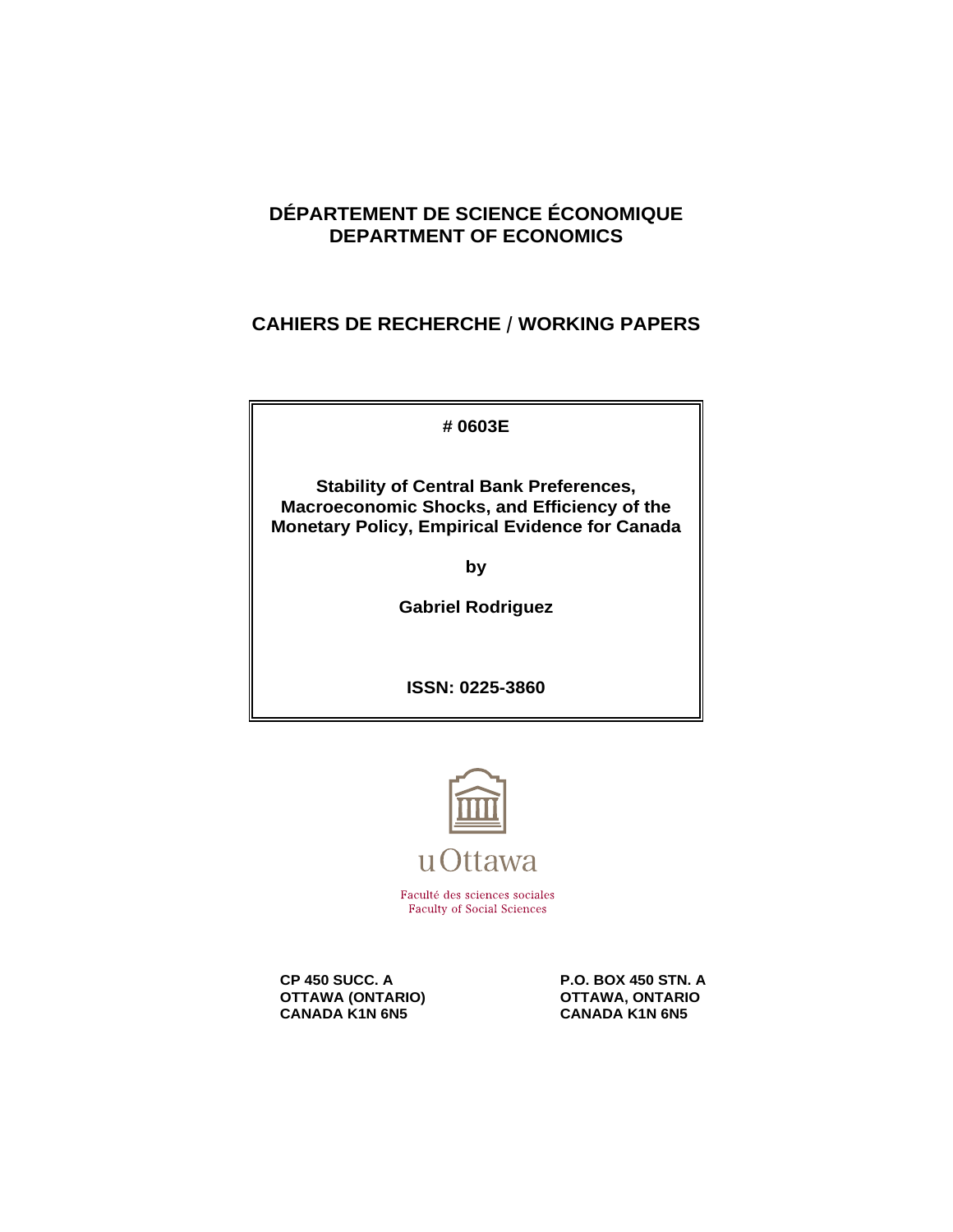### CAHIER DE RECHERCHE #0603E WORKING PAPER #0603E Département de science économique Department of Economics Faculté des sciences sociales Faculty of Social Sciences Université d'Ottawa University of Ottawa

# Stability of Central Bank Preferences, Macroeconomic Shocks, and Efficiency of the Monetary Policy. Empirical Evidence for Canada<sup>1</sup>

by

Gabriel Rodríguez<sup>2</sup> Department of Economics University of Ottawa

March 20, 2006

<sup>&</sup>lt;sup>1</sup>I thank the Editor and two anonymous referees. Financial support from the Faculty of Social Sciences is acknowledged.

<sup>2</sup>Address for Correspondence: Gabriel Rodríguez, Department of Economics, University of Ottawa, P.O. Box 450, Station A, Ottawa, Ontario, Canada, K1N 6N5. E-mail address: gabrielr@uottawa.ca, Telephone: +613-562-5800 (1750), Fax: +613-562-5999.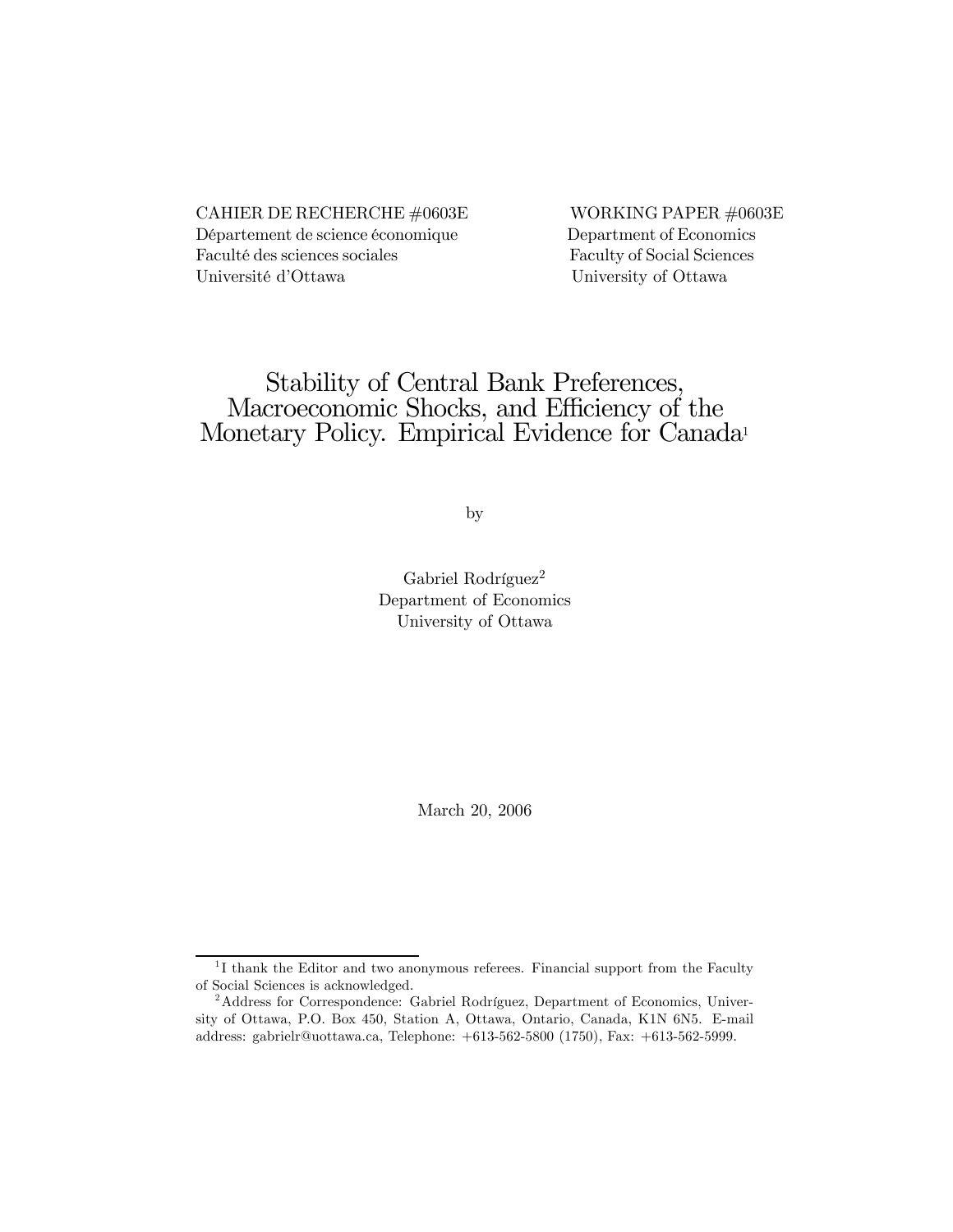#### Abstract

Following the approach suggested by Favero and Rovelli (2002), I estimate a three-equations system for different sub-samples for Canada. The results indicate that the preferences of the monetary authority have changed between the different regimes. In particular, the parameter associated to the implicit target of inflation has been reduced significantly. The macroeconomic conditions from the side of the aggregate demand have been more favorable than those related to the aggregate supply. The standard deviation of the monetary rule suggests that it has been conducted successfully in the last regime.

Keywords: Interest Rate Rule, Structural Breaks, Inflation Targeting, Output Gap, Preferences, Macroeconomic Shocks.

JEL: C2, E5

#### Résumé

Nous utilisons l'approche de Favero et Rovelli (2002) pour estimer un système à trois équations pour différent échantillons pour le Canada. Les résultats montrent que les préférences de la Banque Centrale ont changé entre les différents périodes. En particulier, le paramètre associé à l'inflation cible a été réduit de façon significative. Les conditions macroéconomiques du coté de la demande globale ont été plus favorables que celles reliées à l'offre globale. L'écart type de la règle monétaire suggère que la politique monétaire a été conduite de façon efficace dans la dernière période.

Mots-clés: Régle de taux d'intérêt, Changement structural, Inflation cible, Préférences, Chocs macroéconomiques.

Code JEL: C2, E5.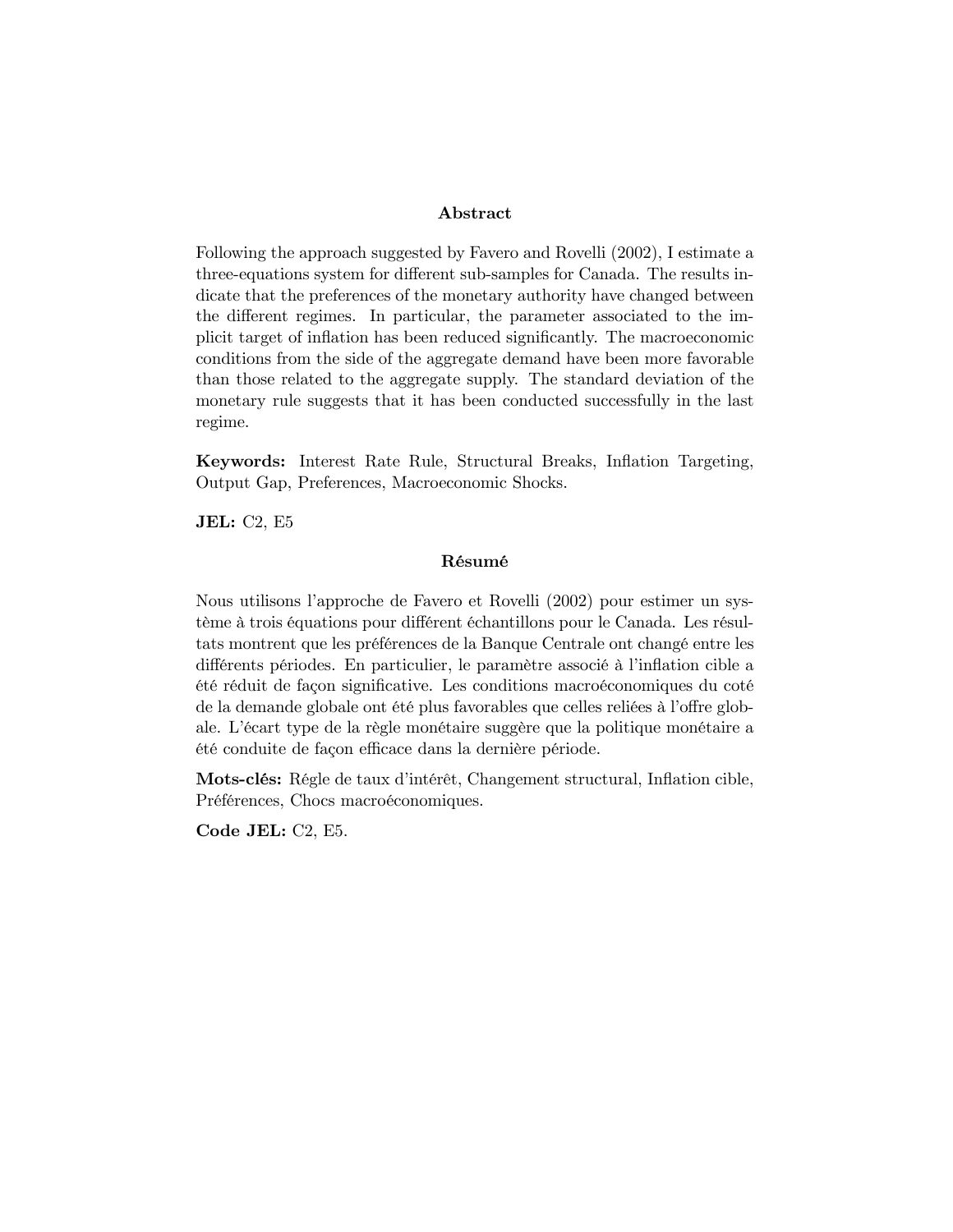# 1 Introduction

The literature dedicated to the estimation and analysis of interest-rate rules is very extensive. One of the issues more discussed in this literature is related to the analysis of the behaviour of the parameter associated to the gap between expected and target inflation. When the estimate of this parameter is larger than unity, it is concluded that the monetary policy has been adequate. Representative researches on this aspect are Clarida et al. (1998, 2000), Judd and Rudebusch (1998), and Nelson (2003); see Hamalainen (2004) for a detailed survey. In order to analyze the behavior of the above mentioned parameter, the estimations have been performed by sub-samples, which have been selected based on prior exogenous criteria.

An interest-rate rule may be observed, following Svensson (1997), as the result of an optimization of an intertemporal loss function subject to two equations describing the structure of the economy (aggregate demand and supply). In general, the arguments of the loss function are the gap between expected and target inflation, and the output gap. The important issue in this context is that the parameters of the interest-rate rule are convolutions of the original parameters associated to the preferences of the Central Bank and the structure of the economy. Even assuming very simple specifications for the structure of the economy and the loss function, the convolution is complex.

In the above context, as Favero and Rovelli (2002) argue, estimation of an interest-rate rule in a single-equation specification is not a good advise, except if the researcher is only interested in the behaviour of the coefficient associated to the gap between expected and target inflation. The recommendation is the estimation of a three-equations system, allowing for the possibility to retrieve the structural parameters associated to the preferences of the monetary authority and the structure of the economy.

In this paper, I adopt the approach recommended by Favero and Rovelli (2002) using data for Canada for the period 1961:1-2003:3. To the best of my knowledge, no similar approach has been used for this Country. The results show important sensitivities of the smoothing coefficient and the weight assigned to the output gap according to which measure of output gap is used. All estimations indicate that the economic conditions related to the aggregate demand have been favorable in comparison to those related to the aggregate supply. Furthermore, all estimations indicate that the monetary policy has been successful in the last regime.

The rest of the paper is organized as follows. Section 2 presents the model. The empirical results are presented and discussed in Section 3. Sec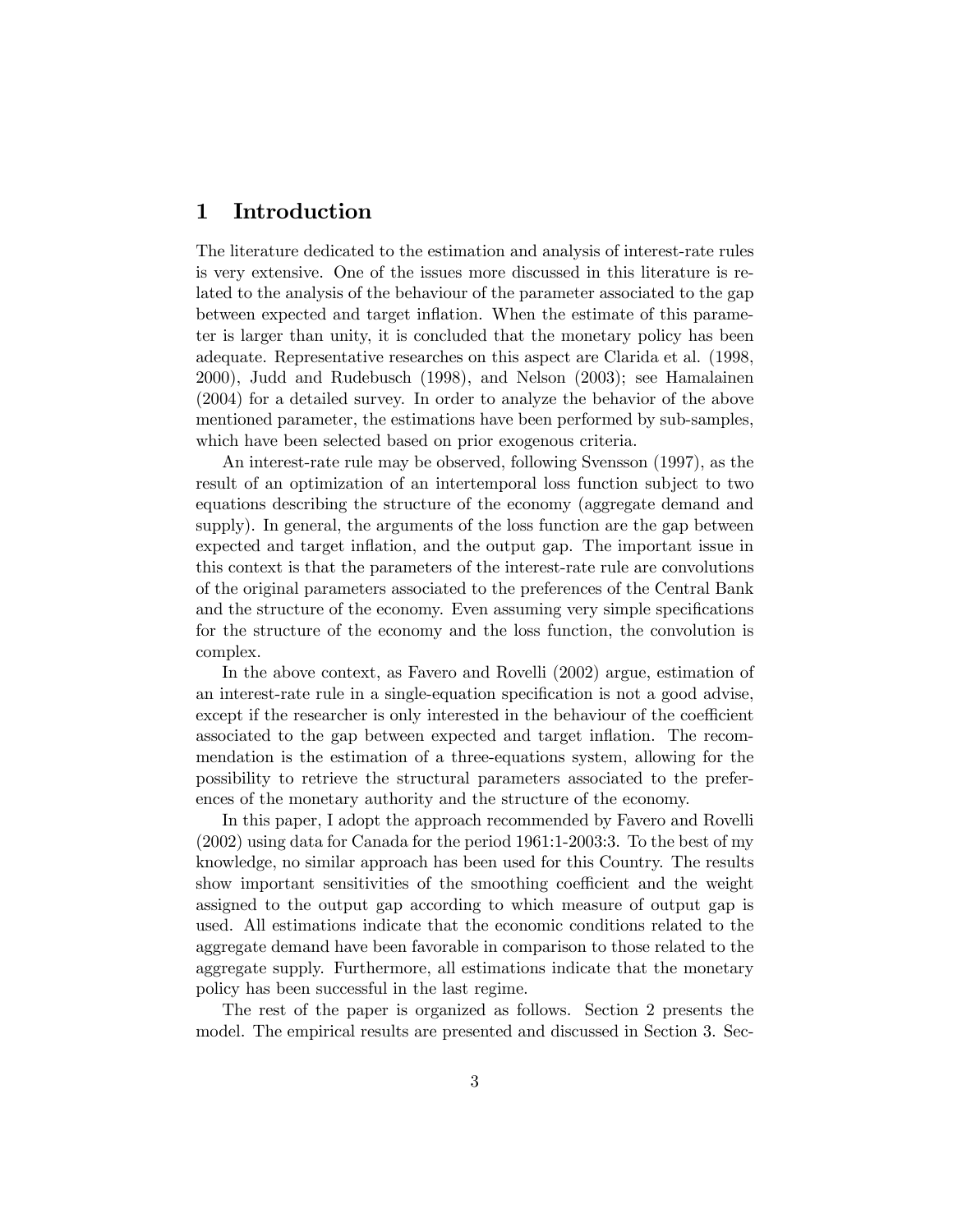tion 4 concludes.

## 2 The Model

I consider the simplest version of the inflation targeting problem as described by Svensson (1997). Using a similar notation as in Favero (2001), and Favero and Rovelli (2002), I assume that monetary authority preferences may be described by the following intertemporal loss function:

$$
E_t \sum_{i=0}^{\infty} \delta^i L_{t+i},\tag{1}
$$

$$
L = 0.5[(\pi_t - \pi^*)^2 + \lambda x_t^2 + \mu(i_t - i_{t-1})^2],
$$
\n(2)

where  $\pi_t$  is the inflation rate,  $x_t$  is the output gap,  $i_t$  is the policy instrument,  $E_t$  defines the expectations taken with respect to the information available at time t,  $\pi^*$  is the target level of inflation,  $\delta$  is the intertemporal factor of discount,  $\lambda$  is the weight associated to the output stabilization, and  $\mu$  is the weight attached to interest rate smoothing. Equation (2) may be observed as a general characterization of the policy goals, where special cases such as strict targeting  $(\lambda = 0, \mu = 0)$ , or flexible inflation targeting  $(\lambda \neq 0, \mu = 0)$ may be considered.

When the goal is the specification of an instrument rule, (1) and (2) have to be complemented by specifications of the structure of the economy. Following standard assumptions in the literature, see among others Favero (2001), and Favero and Rovelli (2002), I assume the following specifications for the demand and aggregate supply:<sup>3</sup>

$$
x_{t+1} = \beta_x x_t - \beta_r (i_t - E_t \pi_{t+1} - \overline{r}) + u_{t+1}^d,
$$
\n(3)

$$
\pi_{t+1} = \alpha_{\pi}\pi_t + \alpha_x x_t + u_{t+1}^s,\tag{4}
$$

where  $u_{t+1}^d$  and  $u_{t+1}^s$  represent shocks to the aggregate demand and supply, respectively. In the empirical section, I use the exchange rate as an additional variable.

 $3$ The equations (3) and (4) may be considered as the solutions of intertemporal optimization problems by agents of the private sector.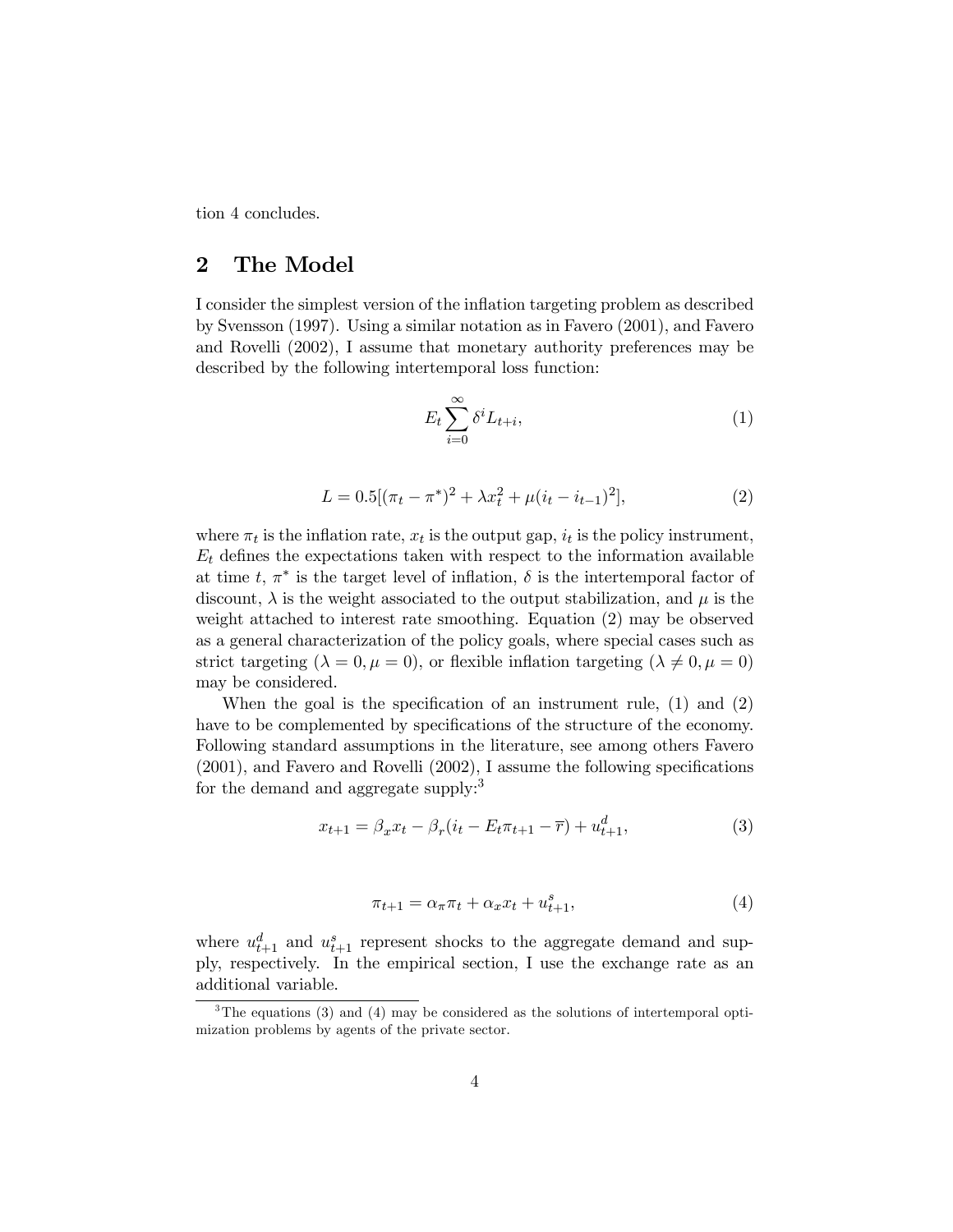In summary, the intertemporal optimization problem is then to minimize (1) and (2) subject to the restrictions (3) and (4). The coefficients of the obtained monetary rule are convolutions of the parameters associated to the preferences of the central bank  $(\delta, \lambda, \pi^*)$  and the structure of the economy  $(\alpha_{\pi}, \alpha_x, \beta_r, \beta_x, \overline{r})$ . It represents a serious issue in terms of estimating an interest rate rule as a single equation since it implies that the structure of the economy cannot be identified.

I adopt the approach suggested by Favero and Rovelli (2002), which is based in a three-equations model. This system is obtained by minimizing the loss function (2) under the assumption of finite horizon, and subject to a general distributed lag specification of the aggregate demand and supply from the stylized specifications (3) and (4).

Then, the estimated system, written for  $j = 1$ , is the following:

$$
x_{t+1} = c_1 + c_2 x_t + c_3 x_{t-1} + c_4 (i_{t-1} - \overline{\pi}_{t-1}) + c_5 (i_{t-2} - \overline{\pi}_{t-2})
$$
  
+ 
$$
u_{t+1}^d
$$
 (5)

$$
\pi_{t+1} = c_6 \pi_t + c_7 \pi_{t-1} + c_8 x_t + c_9 \Delta w_t + u_{t+1}^s \tag{6}
$$

$$
0 = \mu E_t (i_{t+1} - i_t) - \mu \delta E_t (i_{t+2} - i_{t+1}) + \delta^3 E_t \{c_8 c_4 (\pi_{t+4} - \pi^*) + \delta[c_6 c_8 c_4 + c_8 (c_5 + c_2 c_4)] (\pi_{t+5} - \pi^*) \} + \lambda \delta^2 E_t \{c_4 x_{t+3} + \delta(c_5 + c_2 c_4) x_{t+4} + \delta^2[c_2 (c_5 + c_2 c_4) + c_3 c_4] x_{t+5} \}.
$$
\n
$$
(7)
$$

where  $w_t$  is an additional explanatory variable which is explained in the empirical section. As in Favero and Rovelli (2002), I use  $\delta = 0.975$  because estimation of this parameter is very instable. However, unlike them, I do not impose the restriction that  $c_6 + c_7 = 1$ .

#### 3 Empirical Results

It is worth to note the following issues concerning the estimation of the system (5)-(7): i) the variable  $w_t$  is the growth rate of the exchange rate; ii) overall, the set of instruments includes four lags of the inflation rate, the output gap, the interest rate, and the growth rate of the exchange rate. However, given that the sample size changes, the set of instruments changes consequently.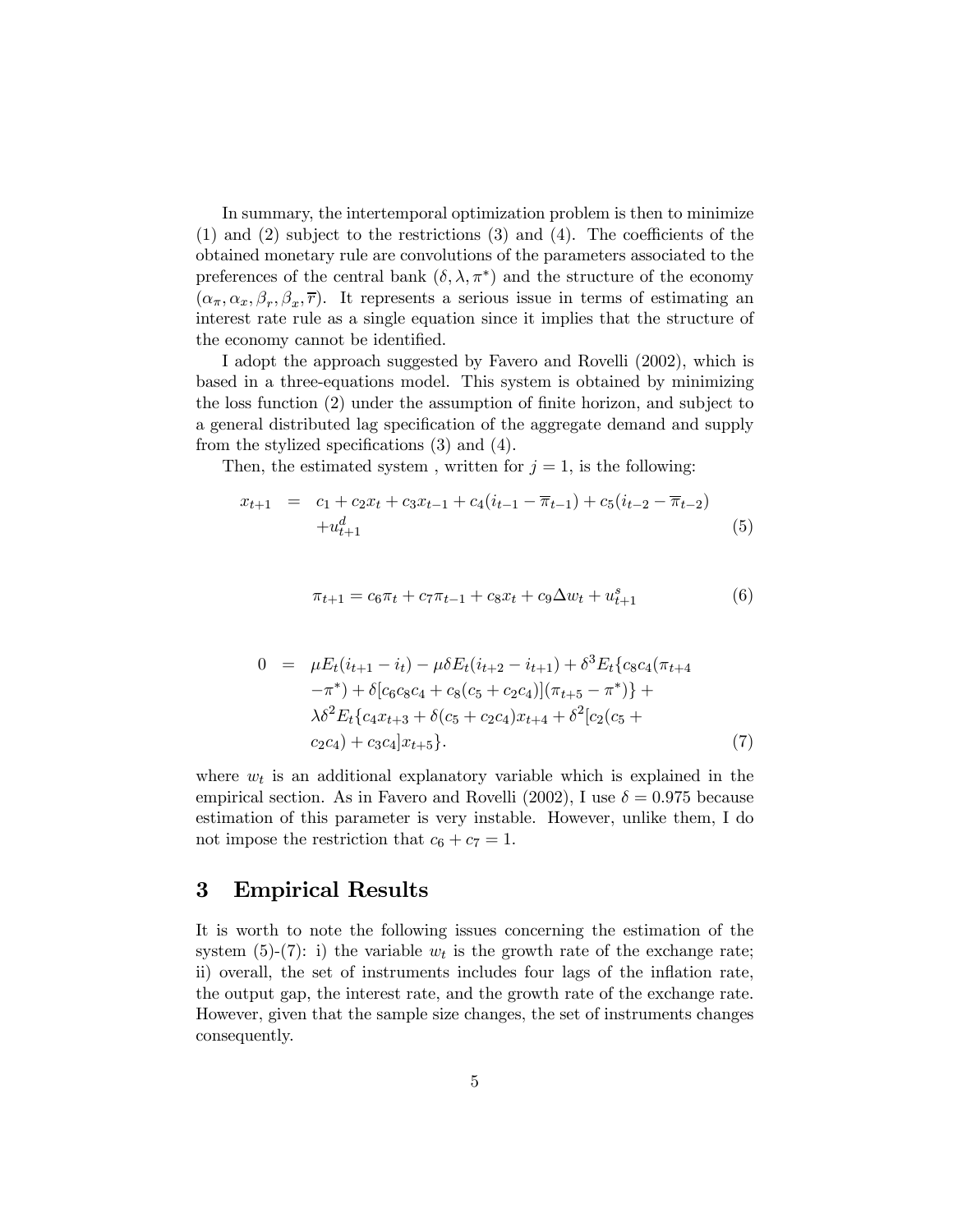Quarterly data is used from 1961:1 to 2002:3. As a measure of the output gap, we have three measures. One measure is obtained after application of the filter of Hodrick and Prescott (1997). The other two measures are obtained after using a linear and a quadratic trend, respectively. The three measures are denoted by HP, LT and QT, respectively. Annual inflation is measured as  $100 \times (p_t - p_{t-4})$ , where  $p_t$  denotes logarithms of Consumer Price Index  $(CPI)^4$ . The source of the information for Canada is the Bank of Canada.

The literature on monetary rules has suggested an estimation by subsamples, where the break point is considered exogenous. In a recent paper, Rodríguez (2004) has estimated interest rate rules for Canada and the US using endogenous break points selected by the approach suggested by Bai and Perron (1998, 2003). In general, his results show that the selected break dates are consistent with what previous research has used for the US. I decided to use the same break dates selected by Rodríguez (2004) for Canada.

Two breaks are selected for any measure used in calculating the output gap. When the HP filter is used to calculate the output gap, the breaks are identified at 1980:3 and 1994:2. Using the approaches LT and QT allow to identify 1980:3 and 1995:4 as the break dates.

Table 1 shows the estimates. Panel A presents the estimates obtained when the HP filter has been used to calculate the output gap. The estimates of the coefficient  $\pi^*$  reflect clearly the evolution of this parameter through the different samples. The value of  $\pi^*$  in the third regime is close to the middle point of the target inflation followed by the Bank of Canada. On the other hand, the values for the coefficients  $\mu$  and  $\lambda$  are difficult to interpret given the opposite sign found in more than one regime. The economic conditions related to the aggregate demand have been favorable in comparison with those related to the aggregate supply<sup>5</sup>. The standard deviation of the monetary rule indicates that the monetary policy has been successful in the third regime in comparison with the other two regimes. In particular, observing this parameter, it seems that the second regime (1980:4-1994:1) has been characterized by a bad conduction of the monetary policy.

Panel B shows the estimates obtained when the LT filter has been used to calculate the output gap. As in the panel A, similar observations are obtained from these estimates. The values of the coefficients  $\mu$  and  $\lambda$  seem

<sup>&</sup>lt;sup>4</sup>I also consider estimations using a more narrow measure of Consumer Price Index, frequently denoted as the Core CPI. Results are available upon request.

 ${}^{5}$ It is also found by Favero and Rovelli (2002) for the case of the US.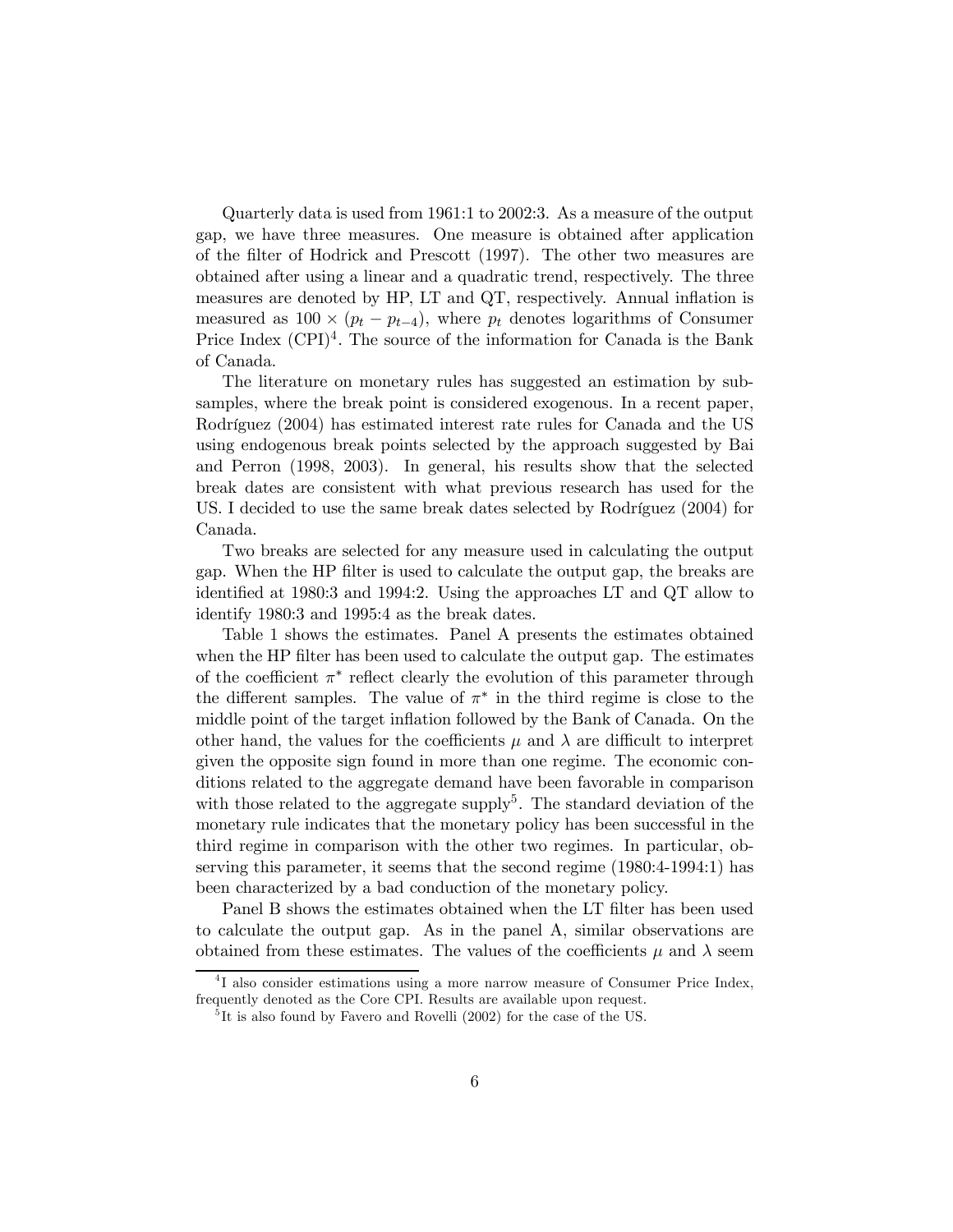to suggest that reduced smoothing of the interest rates is assigned by the Central Bank and slight weight to the output gap is also attributed.

Panel C, based on estimations using the QT filter to calculate the output gap, show very similar conclusions.

A general conclusion from the estimates is the extreme sensitivity of the estimates to the different approaches in calculating the output gap. It is particularly the cases for the parameters  $\lambda$  and  $\mu$ . Another conclusion is the fact that preferences of the monetary authorities have changed drastically in last regimes. It is clearly reflected in the estimates of the  $\pi^*$ . Better macroeconomic conditions are also observed from the side of the aggregate demand in comparison with those from the aggregate supply. The empirical evidence suggests, without any doubt, the fact that the monetary policy has been conducted efficiently in the last regime.

### 4 Conclusions

Estimations of an interest rate rule using single-equation methods has been criticized by Favero and Rovelli (2002) based on the fact that structural parameters, associated to the preferences of the monetary authority and the structure of the economy, cannot be retrieved. This issue of convolution of parameters may be fixed in estimating a three-equations system by GMM as suggested by Favero and Rovelli (2002). In this paper, I applied this approach for the case of Canada. Estimation by sub-samples was performed using different measures to calculate the output gap.

The results showed important sensitivities of the smoothing coefficient and the weight assigned to the output gap according to which measure of output gap is used. All estimations indicated that the economic conditions related to the aggregate demand have been favorable in comparison to those related to the aggregate supply. Furthermore, all estimations indicated that the monetary policy has been successful in the last regime. It is observed in the value of the  $\pi^*$ , which is approximately 2.0%, that is, the middle point of the official target level established by the Bank of Canada.

### References

[1] Bai, J. and P. Perron (1998), "Estimating and Testing Linear Models with Multiple Structural Changes," *Econometrica* 66, 47-78.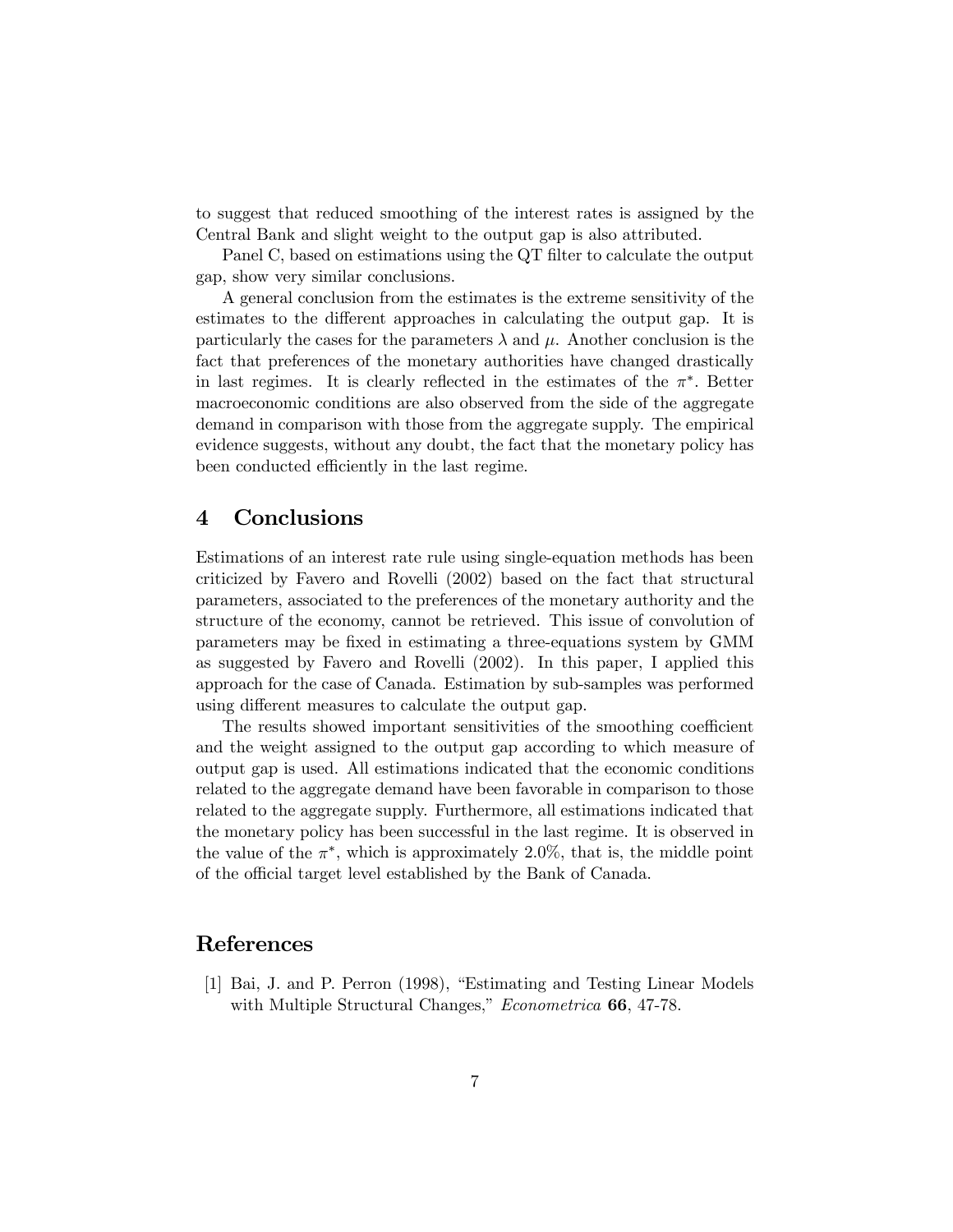- [2] Bai, J. and P. Perron (2003), "Computation and Analysis of Multiple Structural Change Models," Journal of Applied Econometrics 18, 1-22.
- [3] Clarida R., J. Galí and M. Gertler (1998), "Monetary Policy Rules in Practice. Some International Evidence," European Economic Review 42, 1033-1067.
- [4] Clarida R., J. Galí and M. Gertler (2000), "Monetary Policy Rules and Macroeconomic Stability: Evidence and Some Theory," Quarterly Journal of Economics 115, 147-180.
- [5] Favero, C. A. (2001), Applied Macroeconometrics, New York: Oxford University Press.
- [6] Favero, C. and R. Rovelli (2002), "Macroeconomic Stability and the Preferences of the Fed. A Formal Analysis, 1961-1998," Journal of Money, Credit and Banking  $35$  (4), 545-556.
- [7] Hamalainen, N. (2004), "A Survey of Taylor-Type Monetary Policy Rules," Working Paper 2004-02, Department of Finance.
- [8] Hodrick R. J. and E. C. Prescott (1997), "Post-War U.S. Business Cycles: An Empirical Investigation," Journal of Money, Credit and Banking 29.
- [9] Judd, J. P. and G. D. Rudebusch (1998), "Taylor's Rule and the Fed: 1970-1997," Federal Reserve Bank of San Francisco, Economic Review 3, 1-16.
- [10] Nelson, E. (2003), "UK Monetary Policy 1972-1997: A Guide Using Taylor Rules," in P. Mizen (Editor), Central Banking, Monetary Theory and Practice: Essays in Honour of Charles Goodhart, Volume 1, Cheltenham: Edward Elgar, 195-216.
- [11] Rodríguez, G. (2004), "Taylor-Type Interest Rate Rule with Endogenous Breaks. Further Evidence for the US and Canada," manuscript.
- [12] Svensson, L. E. O. (1997), "Inflation Forecast Targeting: Implementing and Monitoring Inflation Targeting," European Economic Review 41, 1111-1146.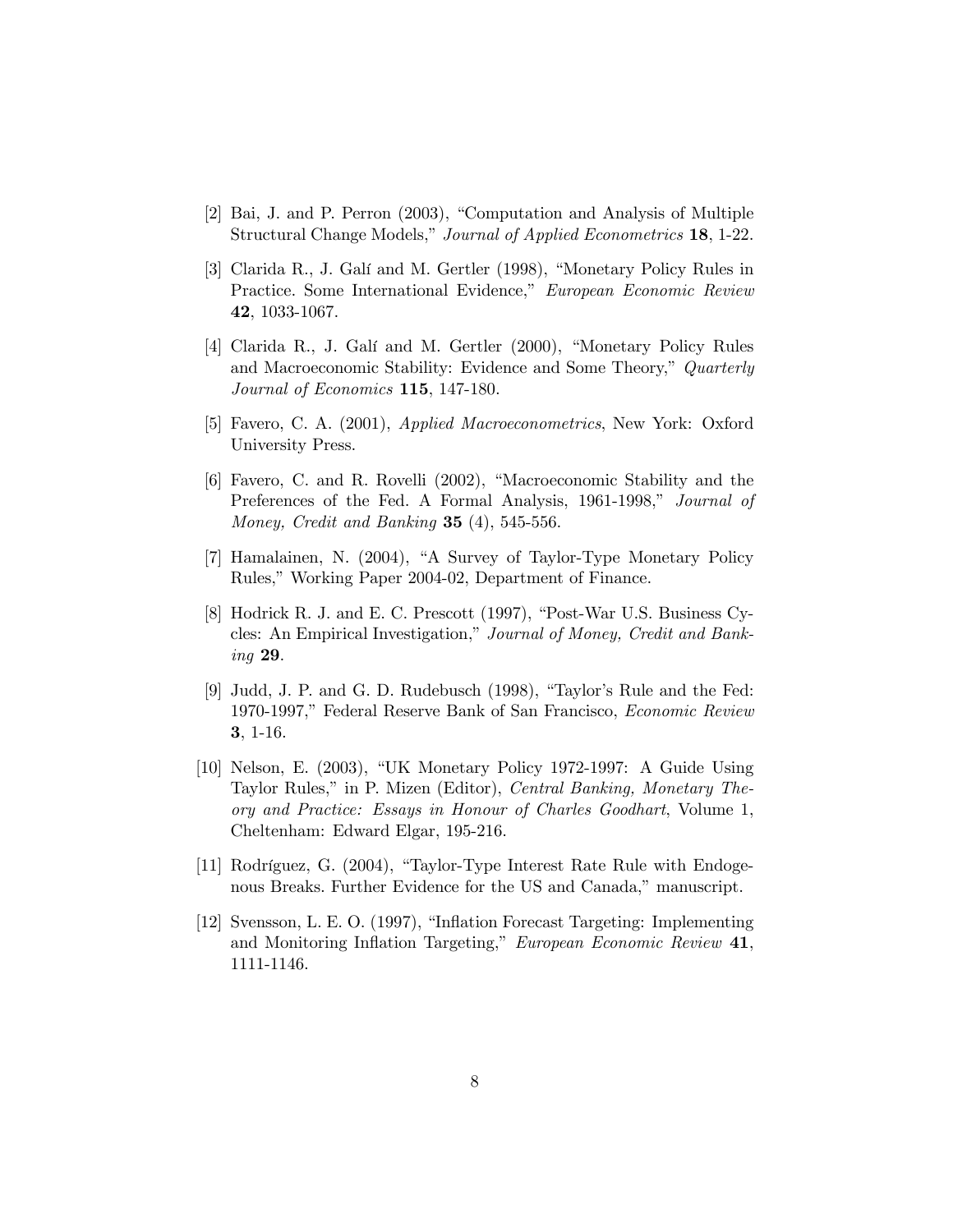|                | A) Estimates using HP   |                        |                        |                  |  |
|----------------|-------------------------|------------------------|------------------------|------------------|--|
|                | No Breaks<br>Two Breaks |                        |                        |                  |  |
|                | 1961:1-2003:3           | 1961:1-1980:2          | 1980:4-1994:1          | 1994:3-2003:3    |  |
|                | Coefficient             | Coefficient            | Coefficient            | Coefficient      |  |
| c <sub>1</sub> | $0.071^{\rm \alpha}$    | $0.063^{\overline{a}}$ | $0.736^{\overline{a}}$ | $-0.129^{a}$     |  |
| $c_2$          | $1.080^a$               | $0.730^a$              | $1.254^{a}$            | $1.483^{a}$      |  |
| $c_3$          | $-0.262^a$              | $-0.088^{\rm a}$       | $-0.322^a$             | $-0.662^a$       |  |
| $c_4$          | $0.008^a$               | $0.072^{\rm \alpha}$   | $-0.124^a$             | $-0.054^{\rm a}$ |  |
| $c_5$          | -0.033 $^a$             | -0.092 $^a$            | $-0.016^b$             | $0.090^a$        |  |
| $c_6$          | $1.297^a$               | $1.367^a$              | $1.373^a$              | $1.019^a$        |  |
| c <sub>7</sub> | $-0.312^a$              | $-0.372^{\rm a}$       | $-0.399^{a}$           | $-0.089^b$       |  |
| $c_{\rm 8}$    | $0.131^{\rm \small a}$  | $0.098^a$              | $0.084^a$              | $0.200^{\rm a}$  |  |
| $c_9$          | $-0.016^a$              | $-0.004$               | $-0.004^{c}$           | $-0.033^{a}$     |  |
| $\delta$       | $0.975^e$               | $0.975^e$              | $0.975^e$              | $0.975^e$        |  |
| $\pi^*$        | $4.742^{\rm a}$         | $6.052^a$              | $4.218^a$              | $1.912^a$        |  |
| $\mu$          | $0.000^a$               | $-0.011^a$             | $0.032^a$              | $-0.004^a$       |  |
| $\lambda$      | $-0.002$                | $-0.177^a$             | $0.035^{\rm a}$        | $-0.216^a$       |  |
| $\sigma(u^d)$  | 0.723                   | 0.796                  | 0.693                  | 0.374            |  |
| $\sigma(u^s)$  | 0.634                   | 0.664                  | 0.551                  | 0.610            |  |
| $\sigma(u^m)$  | 0.002                   | 0.039                  | 0.099                  | 0.014            |  |
| J              | 18.501                  | 9.329                  | 7.688                  | 5.427            |  |
| $(p-value)$    | 0.139                   | 0.097                  | 0.174                  | 0.020            |  |

Table 1. Estimates of the system (5)-(7) for Canada; Total CPI

 $a, b, c, \overline{\overline{d}$  denote statistic significance at the 1.0, 2.5, 5.0 and 10.0% levels, respectively. An  $\sp{e}$  indicates that the coefficient has been imposed in the estimation.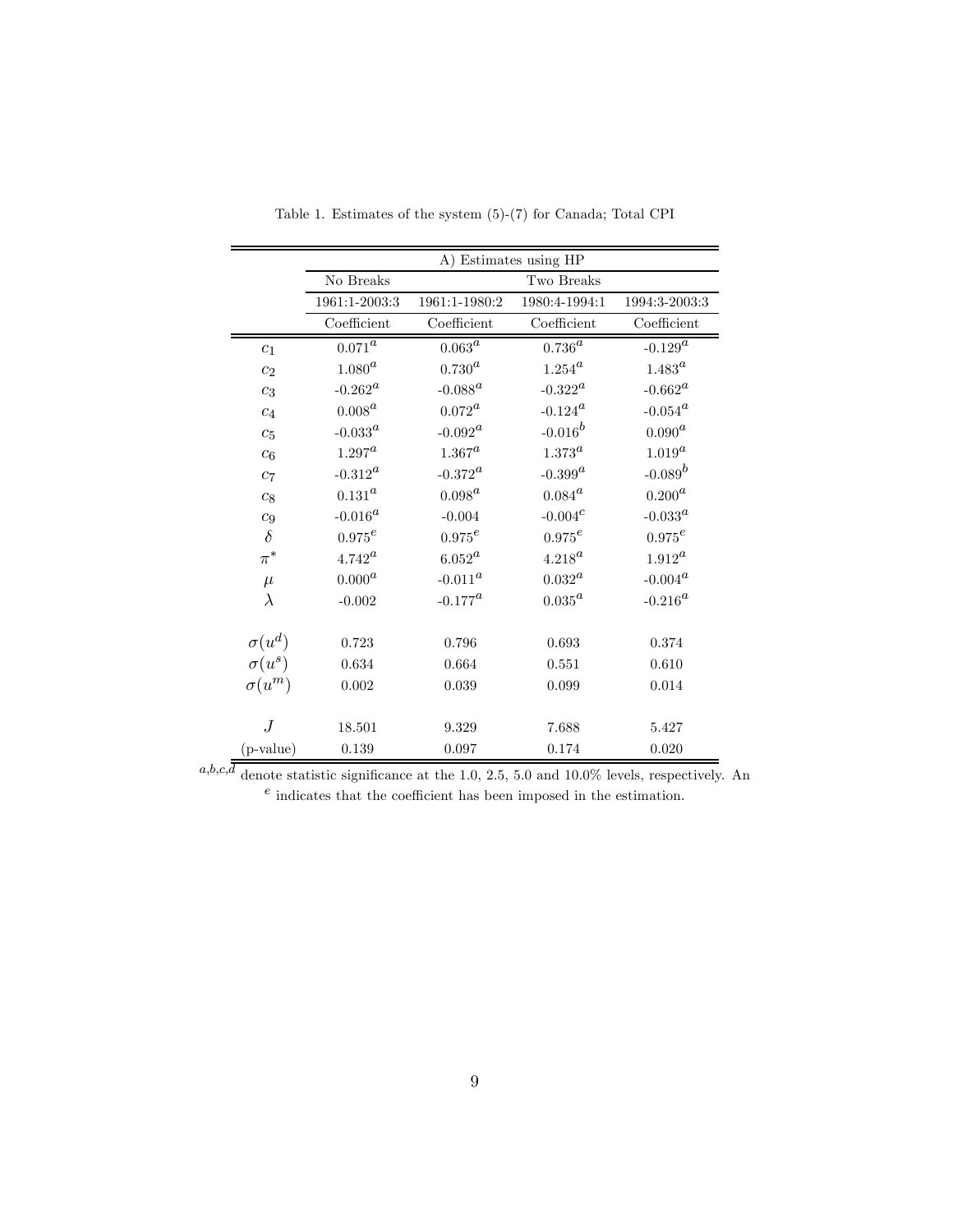|                  | B) Estimates using LT   |                        |                  |                                |  |
|------------------|-------------------------|------------------------|------------------|--------------------------------|--|
|                  | No Breaks<br>Two Breaks |                        |                  |                                |  |
|                  | 1961:1-2003:3           | 1961:1-1980:2          | 1980:4-1995:3    | 1996:1-2003:3                  |  |
|                  | Coefficient             | Coefficient            | Coefficient      | Coefficient                    |  |
| c <sub>1</sub>   | $0.305^{\overline{a}}$  | $0.516^{\overline{a}}$ | $0.844^{\rm a}$  | $-0.383^{\overline{a}}$        |  |
| c <sub>2</sub>   | $1.231^{\rm a}$         | $0.881^{a}$            | $1.379^{a}$      | $1.520^a$                      |  |
| $c_3$            | $-0.255^a$              | $0.066^{\rm a}$        | $-0.380^{a}$     | $\text{-}0.582^a$              |  |
| $c_4$            | $-0.057^a$              | $0.032^{\rm a}$        | $-0.186^a$       | $-0.063^{\rm a}$               |  |
| $c_5$            | $-0.029^a$              | $-0.108^a$             | 0.000            | $0.111^{\mbox{\scriptsize a}}$ |  |
| c <sub>6</sub>   | $1.376^a$               | $1.424^a$              | $1.368^a$        | $1.108^a$                      |  |
| $c_7$            | $-0.402^a$              | $-0.433^{a}$           | $-0.422^{\rm a}$ | $\text{-}0.197^a$              |  |
| $c_{\rm 8}$      | $0.024^{\rm a}$         | $0.010^a$              | $0.049^a$        | $\textnormal{-}0.020^a$        |  |
| $\mathfrak{c}_9$ | $-0.012^a$              | $-0.005^c$             | $-0.022^a$       | $-0.023^a$                     |  |
| $\delta$         | $0.975^e$               | $0.975^e$              | $0.975^e$        | $0.975^e\,$                    |  |
| $\pi^*$          | $4.135^{\rm a}$         | $6.158^{\rm a}$        | $3.831^a$        | $1.954^{a}$                    |  |
| $\mu$            | $0.001^a$               | $0.000^a$              | $0.002^d$        | $0.000^c$                      |  |
| $\lambda$        | $-0.010^a$              | $-0.000^a$             | $-0.018^a$       | $0.017^a$                      |  |
| $\sigma(u^d)$    | 0.781                   | 0.862                  | 0.701            | 0.401                          |  |
| $\sigma(u^s)$    | 0.648                   | 0.672                  | 0.577            | 0.622                          |  |
| $\sigma(u^m)$    | 0.009                   | 0.000                  | 0.065            | 0.001                          |  |
|                  |                         |                        |                  |                                |  |
| .J               | 18.516                  | 9.261                  | 8.340            | 5.051                          |  |
| $(p-value)$      | 0.138                   | 0.099                  | 0.138            | 0.025                          |  |

Table 1 (continued). Estimates of the system (5)-(7) for Canada; Total CPI

 $a,b,c,\overline{d}$  denote statistic significance at the 1.0, 2.5, 5.0 and 10.0% levels, respectively. An  $e$  indicates that the coefficient has been imposed in the estimation.